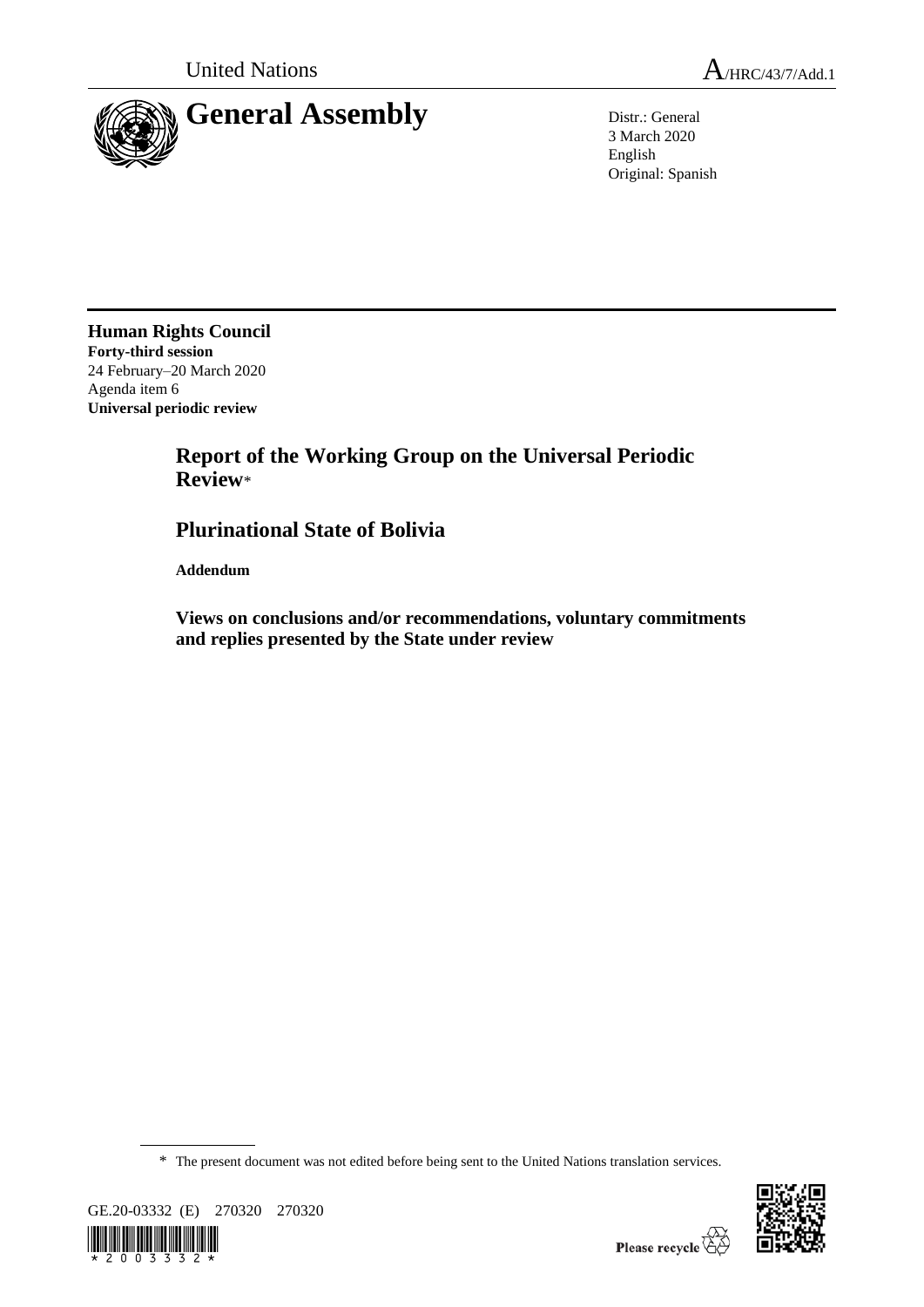## **I. Introduction**

1. In keeping with its commitments under the universal periodic review mechanism, the Plurinational State of Bolivia (hereinafter "Bolivia", "the State" or "the Bolivian State") is pleased to present to the Office of the United Nations High Commissioner for Human Rights its position on the 238 recommendations that it received during its review.

2. The present report was prepared by the Bolivian Inter-institutional Coordination Forum for the Drafting, Submission and Presentation of Reports,<sup>1</sup> headed by the Ministry of Justice and Institutional Transparency, after a process of broad consultation with 36 public entities representing the four branches of State and with civil society,<sup>2</sup> during which the recommendations received were reviewed.

3. The Bolivian Government recognizes that significant challenges exist in the area of human rights and reiterates its commitment to upholding these rights and promoting their realization throughout the country. The Government is committed to addressing the accepted recommendations in a timely manner, in coordination with the central State authorities, the autonomous territorial entities and civil society organizations, fostering the appropriate legal and structural changes and adopting the public policies needed to establish the conditions for full and unrestricted respect for human rights.

## **II. Recommendations accepted by the Bolivian State**

4. Recommendations 115.1, 115.4, 115.7, 115.9, 115.10, 115.12, 115.13, 115.15, 115.16, 115.17, 115.18, 115.19, 115.20, 115.21, 115.22, 115.23, 115.24, 115.25, 115.26, 115.27, 115.28, 115.32, 115.33, 115.35, 115.40, 115.41, 115.42, 115.43, 115.44, 115.45, 115.47, 115.50, 115.53, 115.54, 115.55, 115.58, 115.63, 115.65, 115.66, 115.68, 115.70, 115.72, 115.73, 115.75, 115.80, 115.83, 115.85, 115.89, 115.90, 115.91, 115.92, 115.93, 115.94, 115.95, 115.96, 115.97, 115.98, 115.99, 115.100, 115.105, 115.106, 115.107, 115.108, 115.110, 115.112, 115.113, 115.114, 115.115, 115.117, 115.118, 115.119, 115.120, 115.121, 115.123, 115.124, 115.125, 115.126, 115.131, 115.132, 115.134, 115.136, 115.140, 115.141, 115.147, 115.149, 115.150, 115.159, 115.160, 115.161, 115.162, 115.163, 115.164, 115.165, 115.166, 115.167, 115.168, 115.169, 115.170, 115.172, 115.173, 115.175, 115.176, 115.177, 115.178, 115.179, 115.180, 115.181, 115.185, 115.187, 115.190, 115.191, 115.193, 115.198, 115.199, 115.201, 115.202, 115.211, 115.214, 115.216, 115.219, 115.221, 115.222, 115.223, 115.224, 115.228, 115.231, 115.232, 115.237, 115.238.

### **A. Recommendations accepted by the Bolivian State that have already been or are in the process of being implemented**

5. Recommendations 115.2, 115.3, 115.5, 115.8, 115.14, 115.29, 115.34, 115.36, 115.37, 115.38, 115.46, 115.48, 115.51, 115.52, 115.56, 115.60, 115.61, 115.62, 115.64, 115.69, 115.74, 115.76, 115.78, 115.81, 115.84, 115.86, 115.87, 115.88, 115.104, 115.109, 115.111, 115.116, 115.122, 115.127, 115.128, 115.129, 115.130, 115.133, 115.135, 115.137, 115.138, 115.139, 115.145, 115.146, 115.148, 115.151, 115.158, 115.171, 115.174, 115.182, 115.183, 115.184, 115.186, 115.188, 115.189, 115.192, 115.194, 115.195, 115.196, 115.197, 115.200, 115.203, 115.204, 115.205, 115.206, 115.207, 115.208, 115.210, 115.212, 115.215, 115.220, 115.226, 115.230, 115.233, 115.234, 115.235, 115.236.

### **B. Recommendations partially accepted by the Bolivian State**

#### **Recommendation 115.39**

6. The Bolivian State accepts the recommendation insofar as it pertains to the independence of the judiciary. With regard to the independence of electoral judges, however, such judges are appointed by the Departmental Electoral Courts and their mandate is limited to ensuring respect for political rights and safeguards during elections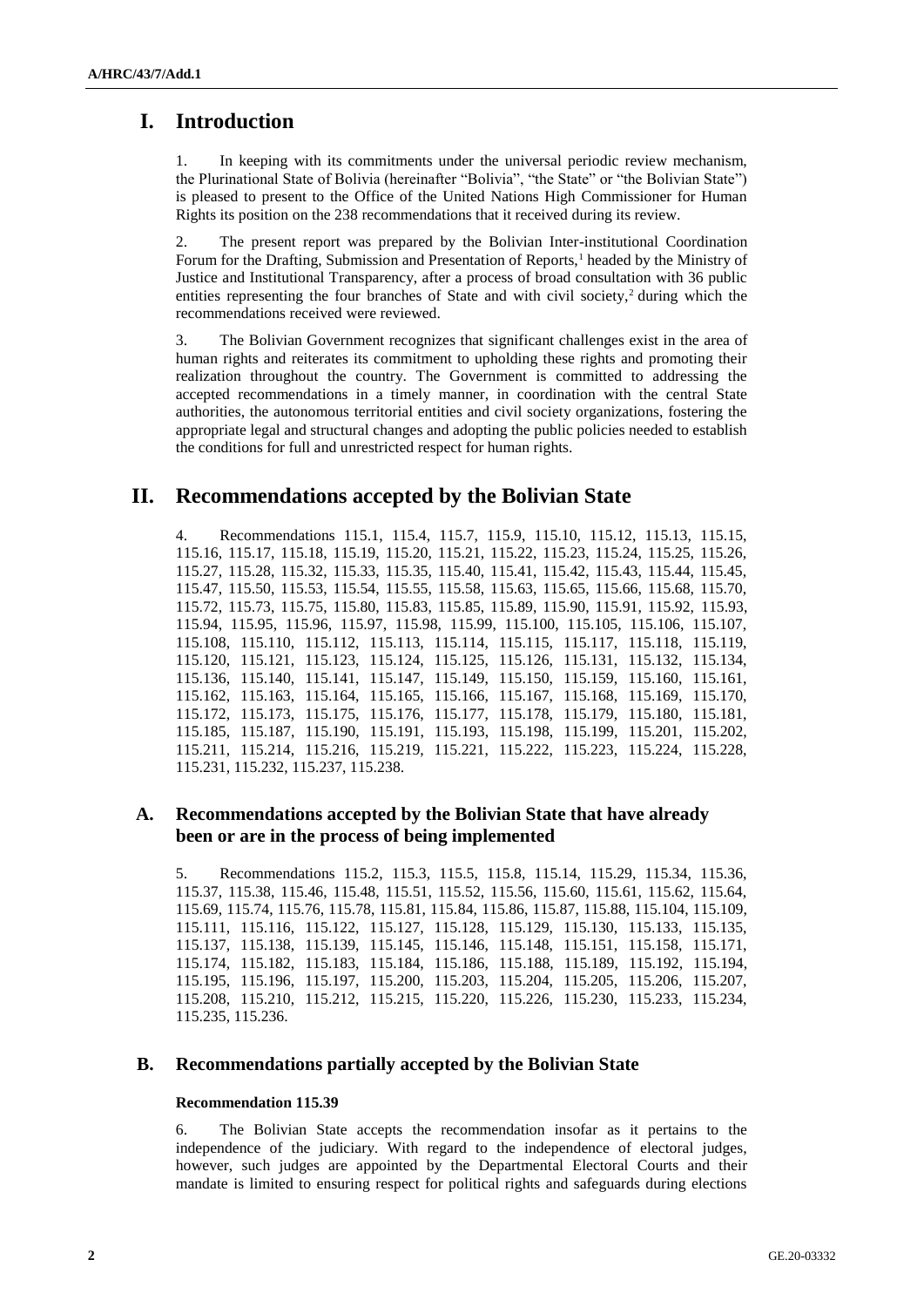and referendums and when officials are removed from office. The Plurinational Electoral Bureau is independent and autonomous.

## **III. Recommendations of which the Bolivian State takes note**

#### **Recommendations 115.6, 115.71, 115.142, 115.143 and 115.144**

7. Bolivia is committed to adopting the measures necessary to prepare the relevant documents through the Comprehensive State Planning System, with due respect for periodicity.<sup>3</sup>

#### **Recommendations 115.11, 115.67, 115.77, 115.82, 115.152, 115.155, 115.156, 115.157, 115.225, 115.227 and 115.229**

8. The State takes note of the recommendations and will take the steps necessary to amend or implement the relevant legislation.

#### **Recommendations 115.30 and 115.31**

9. The Service for the Prevention of Torture<sup>4</sup> is a decentralized public institution with nationwide reach<sup>5</sup> that has administrative, financial, legal and technical autonomy and sufficient human and financial resources to operate independently.<sup>6</sup> In establishing the Service as a decentralized body, the Government took account of the provisions of article 17 of the Optional Protocol to the Convention against Torture and Other Cruel, Inhuman or Degrading Treatment or Punishment.

10. The Service for the Prevention of Torture is the national mechanism for the prevention of torture and other cruel, inhuman, degrading or humiliating treatment or punishment in the Plurinational State of Bolivia.

11. Supreme Decree No. 2082 of 21 August 2014 governs the structure and operations of the Service for the Prevention of Torture and provides that it is competent to visit detention centres, prisons, special facilities, facilities for young offenders (juvenile justice system), military prisons, police and military training centres, military barracks and any other institution, without discrimination of any form, throughout the territory of Bolivia.

#### **Recommendation 115.49**

12. The State considers that there are no legal provisions in force which might limit access to justice for persons with disabilities. The necessary steps will nonetheless be taken to identify any provisions that might limit this right.

#### **Recommendations 115.57 and 115.59**

13. The Truth Commission was operational for a fixed period only and concluded its work on 20 December 2019. It had sufficient human and financial resources to operate and perform its duties.

#### **Recommendation 115.79**

14. The Bolivian Government does not engage in any form of pressure, monitoring or surveillance of reporters and journalists.

#### **Recommendations 115.101, 115.102 and 115.103**

15. Through Plurinational Constitutional Decision No. 0028/2017-ECA of 13 November, it was decided that the consequences of a change of gender identity should be discussed between the Plurinational Legislative Assembly and stakeholders in the community concerned with a view to formulating relevant legislation, in accordance with constitutional provisions.

16. The necessary steps will therefore be taken to establish a democratic space in which the issue can be discussed with the community concerned, in accordance with the Constitution, with a view to producing draft legislation.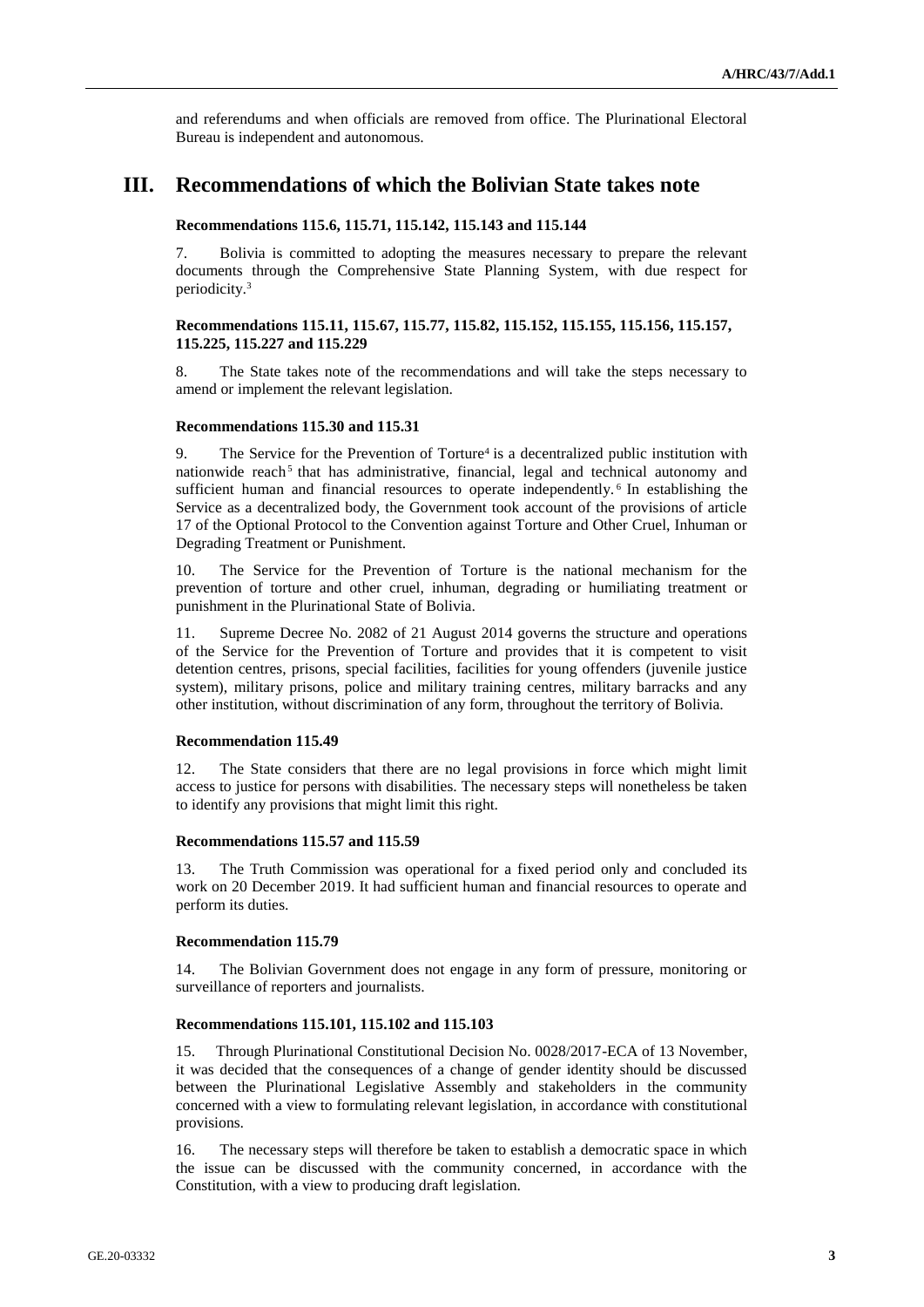#### **Recommendations 115.153, 115.154, 115.155 and 115.156**

17. Through Plurinational Constitutional Judgment No. 0206/2014 of 5 February, the Plurinational Constitutional Court abolished the requirement to obtain judicial authorization for access to legal abortion services when a pregnancy is the result of rape, statutory rape, incest or kidnapping and when the woman's life or health is at risk. As a result, in the latter circumstances an abortion may be performed upon presentation of a medical report explaining the need for the procedure, while, in the other circumstances mentioned, public and private sector health service providers may perform a legal termination of pregnancy upon presentation of a copy of the relevant police report.

18. Through Ministerial Decision No. 0027 of 29 January 2017, the Ministry of Health adopted the Technical Procedures for the Provision of Health Services in accordance with Plurinational Constitutional Judgment No. 0206/2014, which govern the provision of health-care services for the safe and legal termination of pregnancy.

19. In order to protect women's health and to ensure respect for sexual and reproductive rights by allowing safe and legal abortion services in all situations and for all women and girls within the framework of the aforementioned constitutional decision, the Ministry of Health has developed clinical protocols for health personnel on the use of misoprostol in gynaecology and obstetrics and a model for the comprehensive care of victims of sexual violence.

20. The Ombudsman's Office is responsible for ensuring that medical personnel comply with the Plurinational Constitutional Decision in practice and that they apply the abovementioned protocols.

#### **Recommendations 115.209, 115.213, 115.217 and 115.218**

21. The Constitution expressly prohibits forced labour and child exploitation and provides that the activities carried out by children and adolescents in family and social settings must contribute to their comprehensive development and have a formative function, and that, to this end, their right to protection, safeguards for this protection and the institutional mechanisms in place to guarantee such protection should be set out in special regulations.

22. Through the promulgation of Act No. 1139 of 1 December 2018,<sup>7</sup> pursuant to which it is no longer possible for exceptions to be made to the minimum working age, the State has undertaken to ensure that children between the ages of 14 and 18 years old who are working, whether for themselves or for someone else, enjoy the same rights as adult workers.

23. The bodies responsible for protecting children and adolescents at the national, departmental and municipal levels have a duty to remove children and adolescents from work situations that are unsafe, unhealthy or detrimental to their dignity, to prevent them from returning to dangerous activities and to provide advice and temporary support in order to guide them towards an area of work in which their rights are protected.